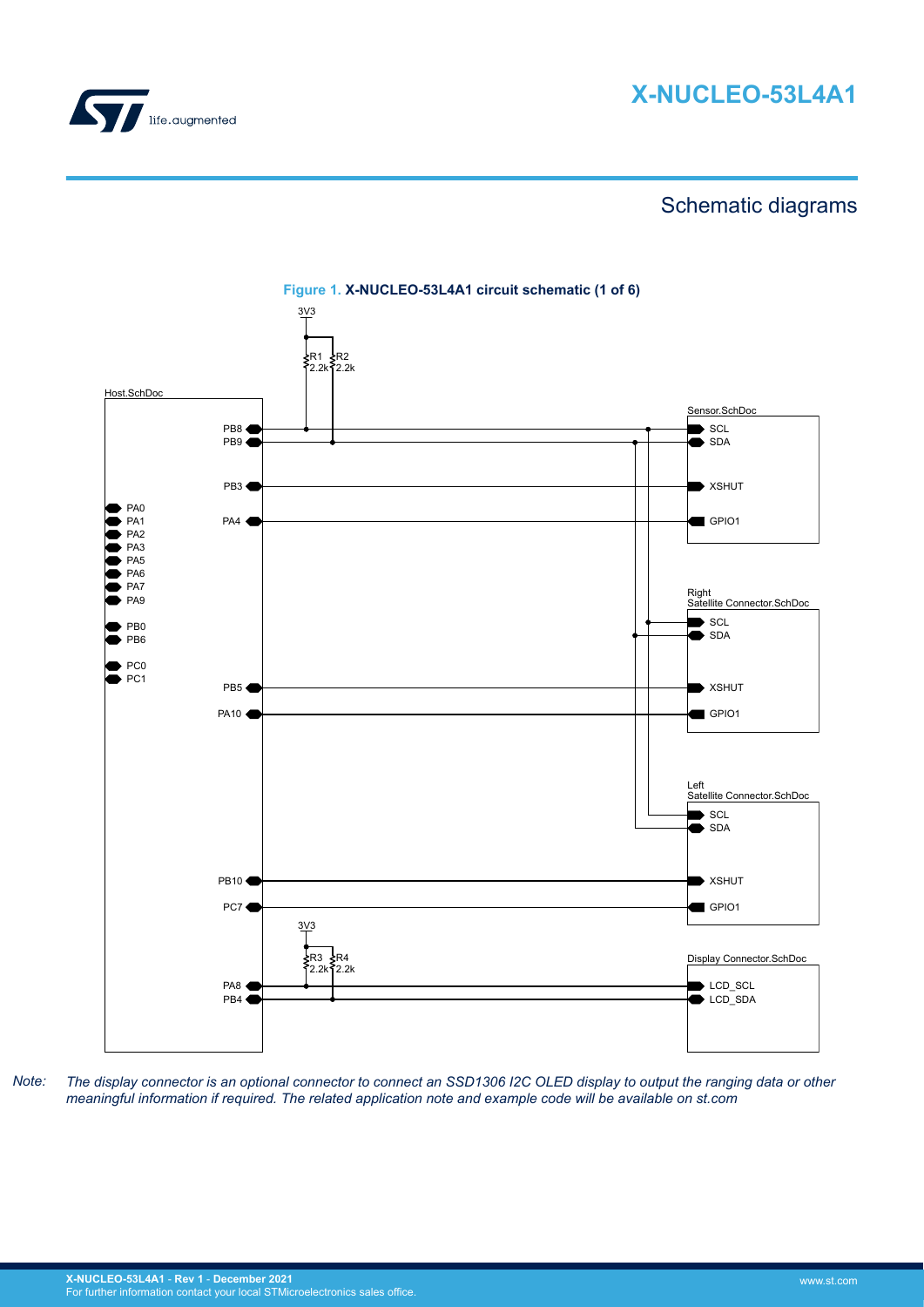

# **Figure 2. X-NUCLEO-53L4A1 circuit schematic (2 of 6)**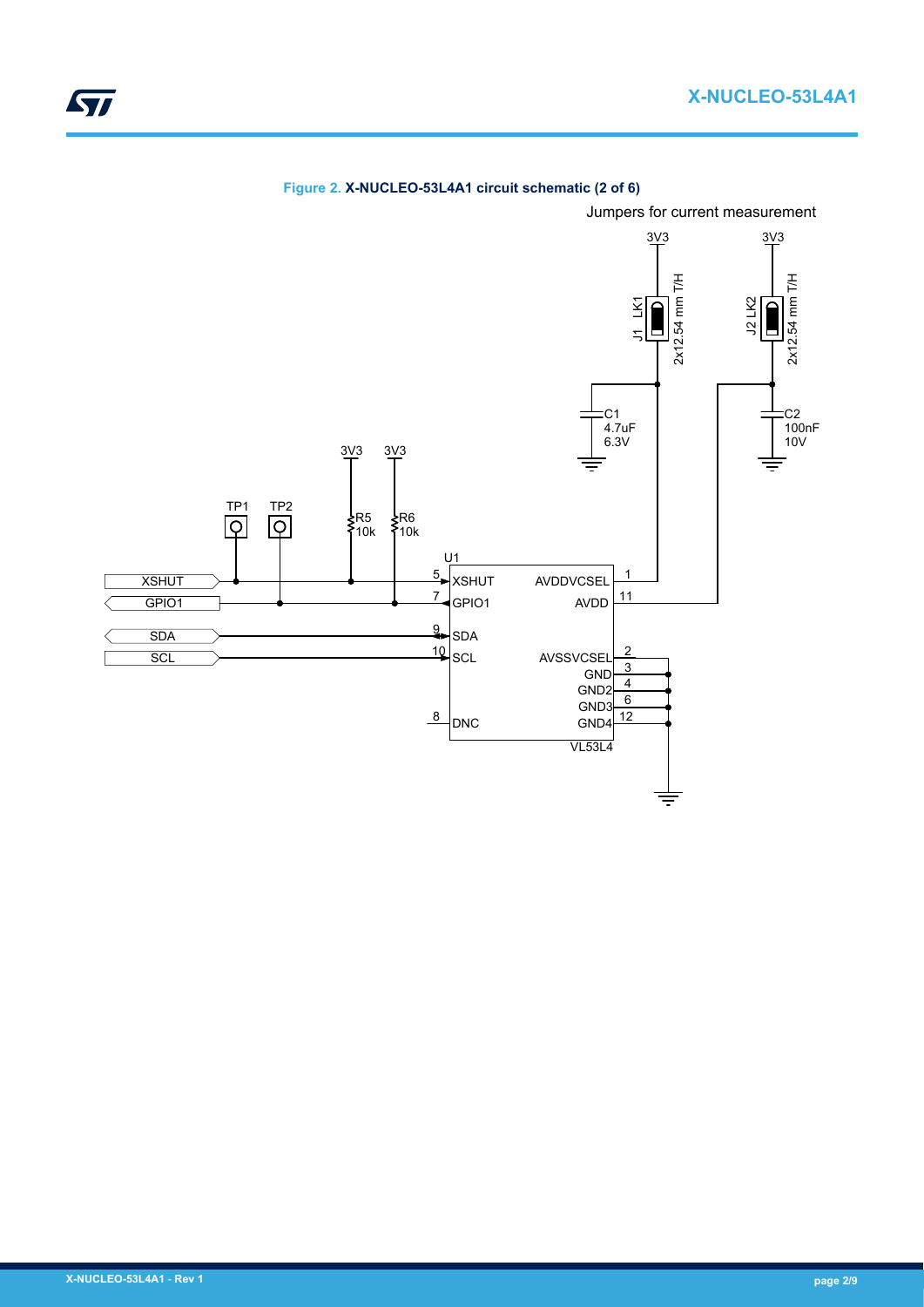

**Figure 3. X-NUCLEO-53L4A1 circuit schematic (3 of 6)**

**Figure 4. X-NUCLEO-53L4A1 circuit schematic (4 of 6)**

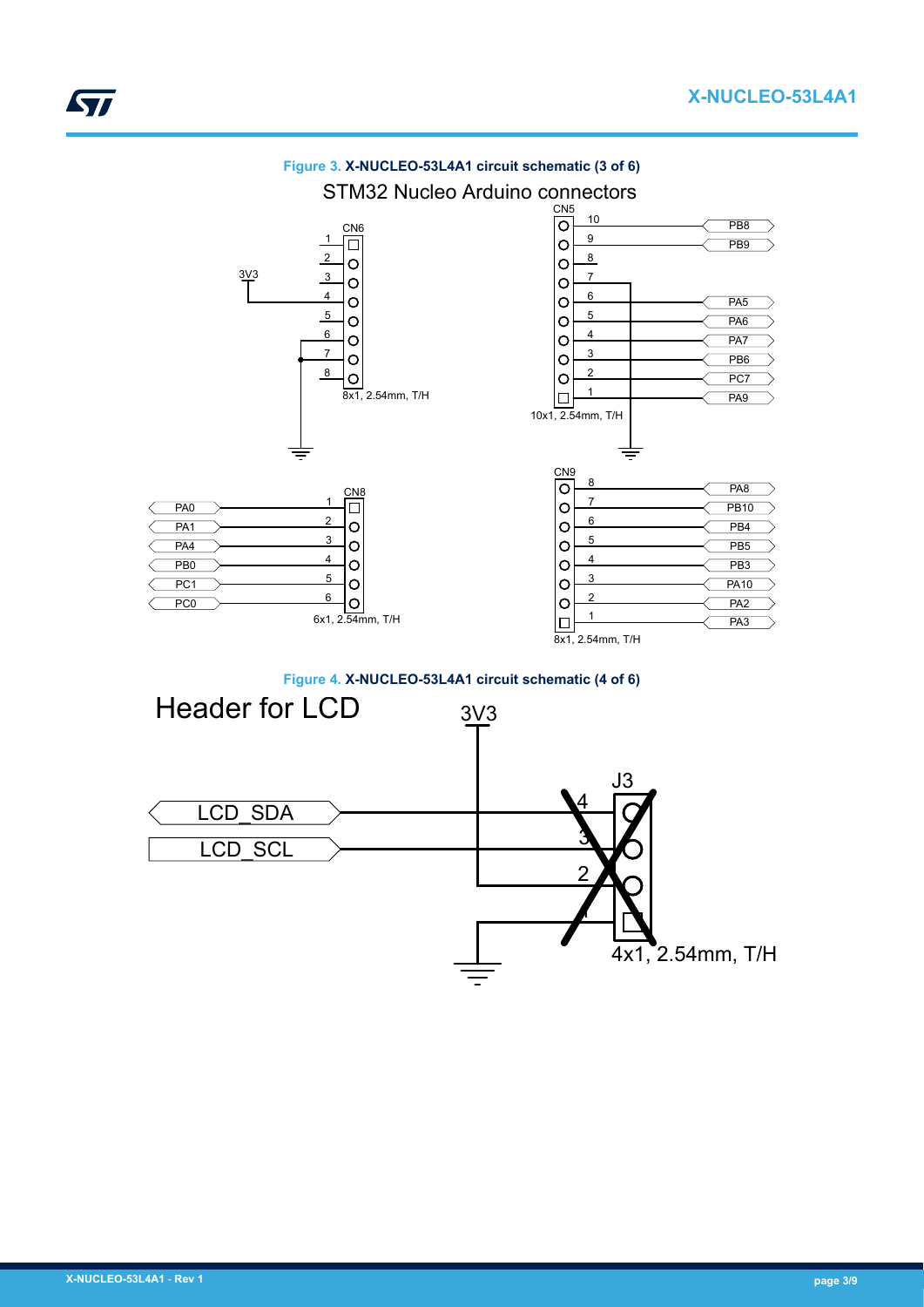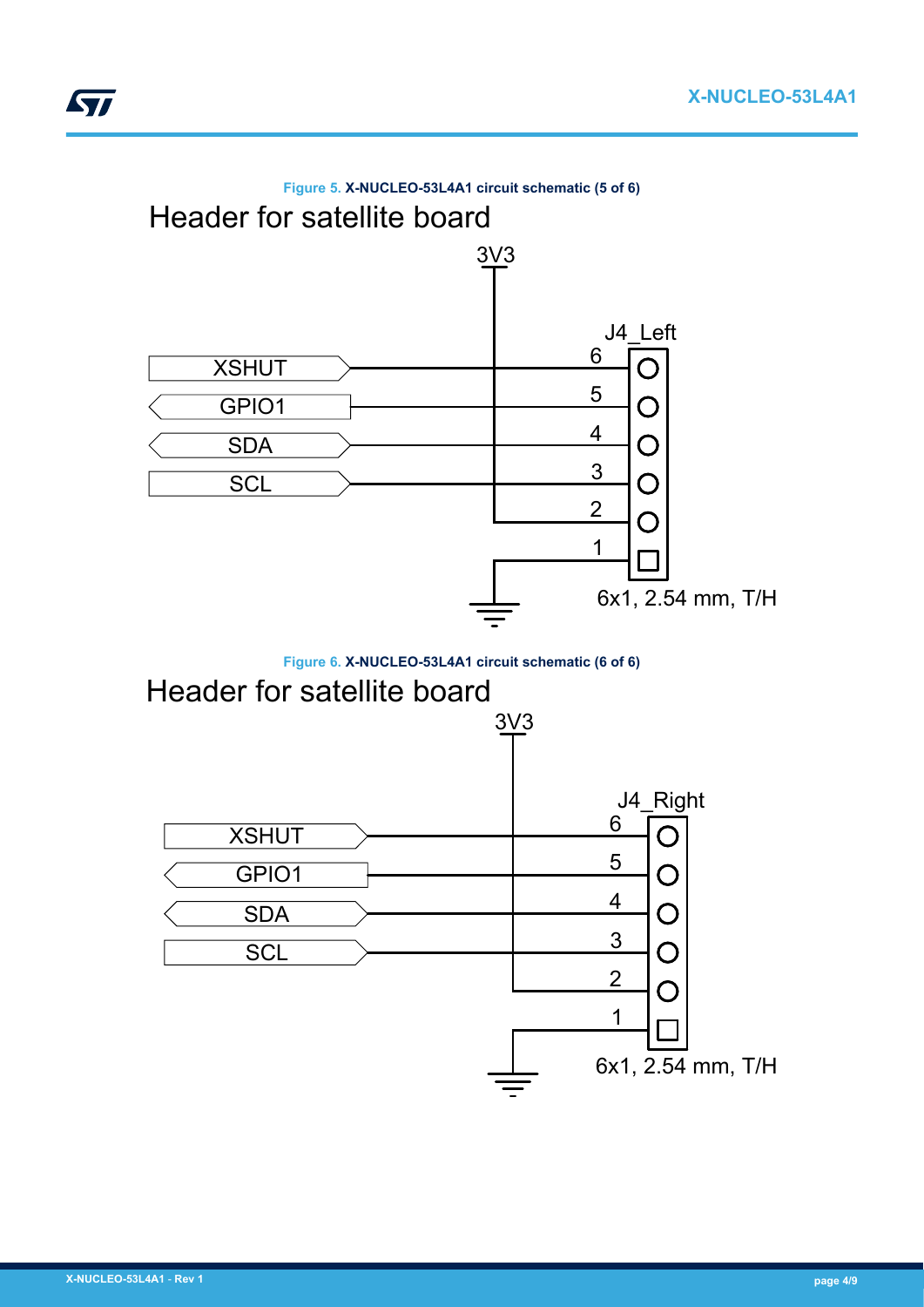# **Evaluation board license agreement**

*Important: All information on this document is subject to this Evaluation Board License Agreement.*

By using this evaluation board or kit (together with all related software, firmware, components, and documentation provided by ST, "Evaluation Board"), You ("You") are agreeing to be bound by the terms and conditions of this Evaluation Board License Agreement ("Agreement"). Do not use the Evaluation Board until You have read and agreed to this Agreement. Your use of the Evaluation Board constitutes Your acceptance of this Agreement.

#### **LICENSE**

STMicroelectronics ("ST") grants You the right to use the enclosed Evaluation Board offering limited features only to evaluate and test ST products solely for Your evaluation and testing purposes in a research and development setting. The Evaluation Board shall not be, in any case, directly or indirectly assembled as a part in any production of Yours as it is solely developed to serve evaluation purposes and has no direct function and is not a finished product. If software and/or firmware is accompanied by a separate end user license agreement ("EULA"), then such software and/or firmware shall be governed by such EULA.

# **EVALUATION BOARD STATUS**

The Evaluation Board offers limited features allowing You only to evaluate and test the ST products. The Evaluation Board is not intended for consumer or household use. You are not authorized to use the Evaluation Board in any production system, and it may not be offered for sale or lease, or sold, leased or otherwise distributed for commercial purposes. If the Evaluation Board is incorporated in an evaluation system, the evaluation system may be used by You solely for Your evaluation and testing purposes. Such evaluation system may not be offered for sale or lease or sold, leased or otherwise distributed for commercial purposes and must be accompanied by a conspicuous notice as follows: "This device is not, and may not be, offered for sale or lease, or sold or leased or otherwise distributed for commercial purposes".

# **OWNERSHIP AND COPYRIGHT**

Title to the Evaluation Board remains with ST and/or its licensors. You may not remove any copyright or other proprietary rights notices without prior written authorization from ST. You may make one copy of the software and/or firmware of the Evaluation Board for back up or archival purposes provided that You reproduce and apply to such copy any copyright or other proprietary rights notices included on or embedded in the software and/or firmware. You agree to prevent any unauthorized copying in whole or in part of the Evaluation Board.

#### **RESTRICTIONS AND WARNINGS**

Before You handle or use the Evaluation Board, You must carefully review any related documentation provided by ST. Such documentation may contain important warnings. You shall comply with all such warnings and other instructions and employ reasonable safety precautions in using the Evaluation Board. Failure to do so may result in death, personal injury, or property damage. If You have any questions regarding the safe usage of the Evaluation Board, You should contact ST for guidance.

You may not sell, assign, sublicense, lease, rent or otherwise distribute the Evaluation Board for commercial purposes, in whole or in part, or use Evaluation Board in a production system, with the exception that if You are an authorized ST distributor, You may resell the Evaluation Board in compliance with the applicable terms and conditions. Except as provided in this Agreement or as explicitly permitted in the documentation of the Evaluation Board, You may not reproduce the Evaluation Board or modify,

reverse engineer, de-compile or disassemble its software and/or firmware, in whole or in part.

You shall not use the Evaluation Board in any safety critical or functional safety testing, including but not limited to testing of life supporting, military or nuclear applications. ST expressly disclaims any responsibility for such usage which shall be made at Your sole risk, even if ST has been informed in writing of such usage. Unless expressly designated in writing by ST as suitable for use in testing automotive or aerospace applications, You shall not use the Evaluation Board in such testing.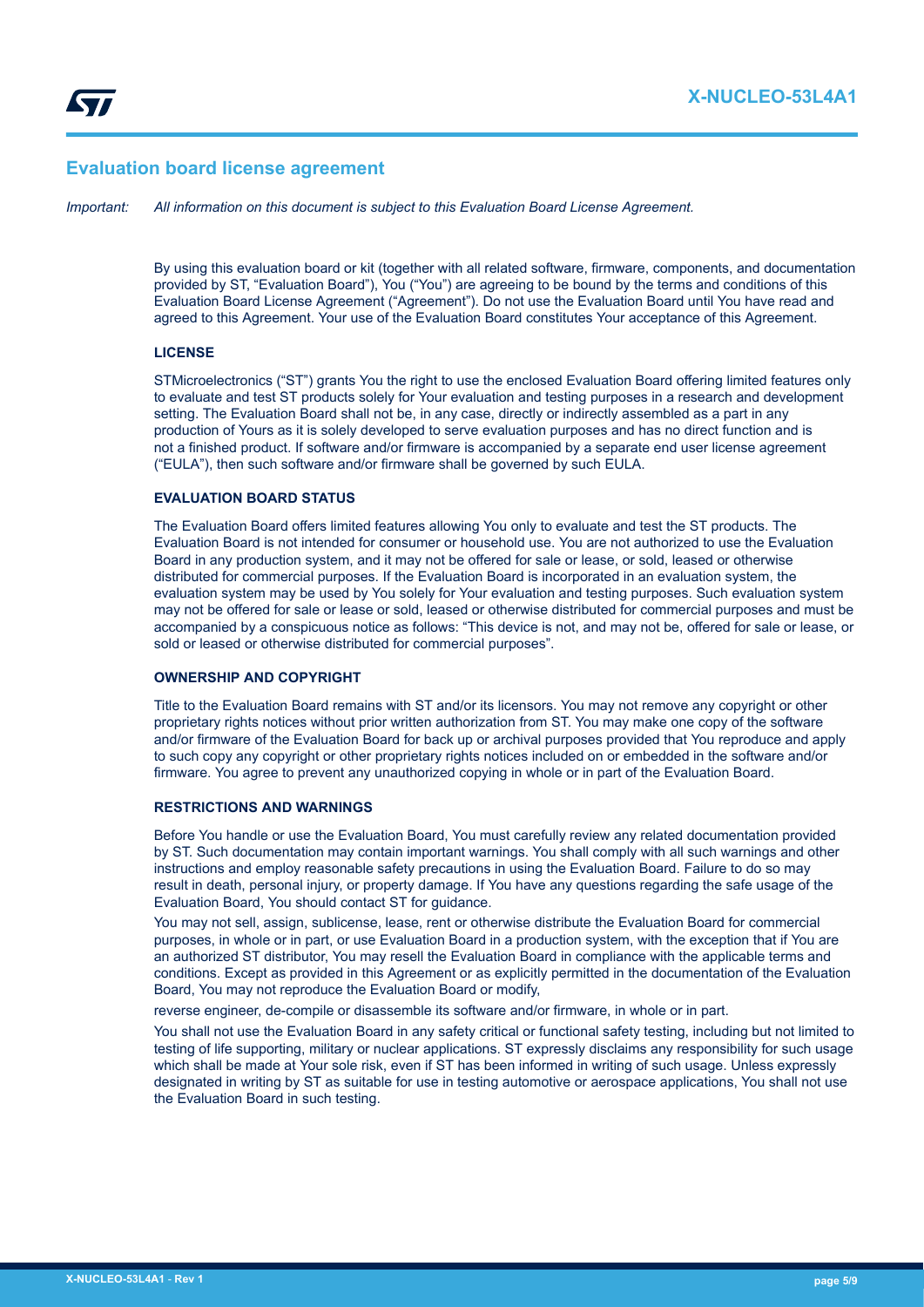# **Notice applicable to Evaluation Boards according to European Regulation**

For the European Regulation of the Evaluation Board, the applicable EU directives are considered, with a particular attention to the Low Voltage Directive (LVD) 2014/35/EU, the Electromagnetic Compatibility (EMC) Directive 2014/30/EU, and the Radio Equipment Directive (RED) 2014/53/EU. If the Evaluation Board is outside the scope of the foregoing Directives, then the General Product Safety Directive (GPSD) 2001/95/EC and Council Directive 93/68/EEC, amending Directive 73/23/EEC on electrical equipment designed for use within certain voltage limits, are applicable.

The Evaluation Board meets the requirements of the Restriction of Hazardous Substances (RoHS 2 or RoHS recast) Directive 2011/65/EU, Annex II, as amended by Directive 2015/863/EU.

## **Notice applicable to Evaluation Boards not FCC-Approved**

This kit is designed to allow:

- 1. Product developers to evaluate electronic components, circuitry, or software associated with the kit to determine whether to incorporate such items in a finished product and
- 2. Software developers to write software applications for use with the end product.

This kit is not a finished product and when assembled may not be resold or otherwise marketed unless all required FCC equipment authorizations are first obtained. Operation is subject to the condition that this product not cause harmful interference to licensed radio stations and that this product accept harmful interference. Unless the assembled kit is designed to operate under part 15, part 18 or part 95 of 47 CFR, Chapter I ("FCC Rules"), the operator of the kit must operate under the authority of an FCC license holder or must secure an experimental authorization under part 5 of this chapter.

#### **For Evaluation Boards annotated as FEDERAL COMMUNICATIONS COMMISSION (FCC) Part 15 Compliant**

- **FCC Interference Statement for Class A Evaluation Boards**: This equipment has been tested and found to comply with the limits for a Class A digital device, pursuant to part 15 of the FCC Rules. These limits are designed to provide reasonable protection against harmful interference when the equipment is operated in a commercial environment. This equipment generates, uses, and can radiate radio frequency energy and, if not installed and used in accordance with the instruction manual, may cause harmful interference to radio communications. Operation of this equipment in a residential area is likely to cause harmful interference in which case the user will be required to correct the interference at his own expense.
- **FCC Interference Statement for Class B Evaluation Boards**: This equipment has been tested and found to comply with the limits for a Class B digital device, pursuant to part 15 of the FCC Rules. These limits are designed to provide reasonable protection against harmful interference in a residential installation. This equipment generates, uses and can radiate radio frequency energy and, if not installed and used in accordance with the instructions, may cause harmful interference to radio communications. However, there is no guarantee that interference will not occur in a particular installation. If this equipment does cause harmful interference to radio or television reception, which can be determined by turning the equipment off and on, the user is encouraged to try to correct the interference by one or more of the following measures:
	- Reorient or relocate the receiving antenna.
	- Increase the separation between the equipment and receiver.
	- Connect the equipment to an outlet on a circuit different from that to which the receiver is connected.
	- Consult the dealer or an experienced radio/TV technician for help.
- This device complies with part 15 of the FCC Rules. Operation is subject to the following two conditions: (1) This device may not cause harmful interference, and (2) this device must accept any interference received, including interference that may cause undesired operation. Changes or modifications not expressly approved by the party responsible for compliance could void the user's authority to operate the equipment.

#### **WARRANTY**

ST WARRANTS THAT IT HAS THE RIGHT TO PROVIDE THE EVALUATION BOARD TO YOU. THIS WARRANTY IS PROVIDED BY ST IN LIEU OF ALL OTHER WARRANTIES, WRITTEN OR ORAL, STATUTORY, EXPRESS OR IMPLIED, INCLUDING ANY WARRANTY AS TO MERCHANTABILITY, NON-INFRINGEMENT, FITNESS FOR ANY PARTICULAR PURPOSE, OR UNINTERRUPTED OR ERROR-FREE OPERATION, ALL OF WHICH ARE EXPRESSLY DISCLAIMED. THE EVALUATION BOARD IS PROVIDED "AS IS".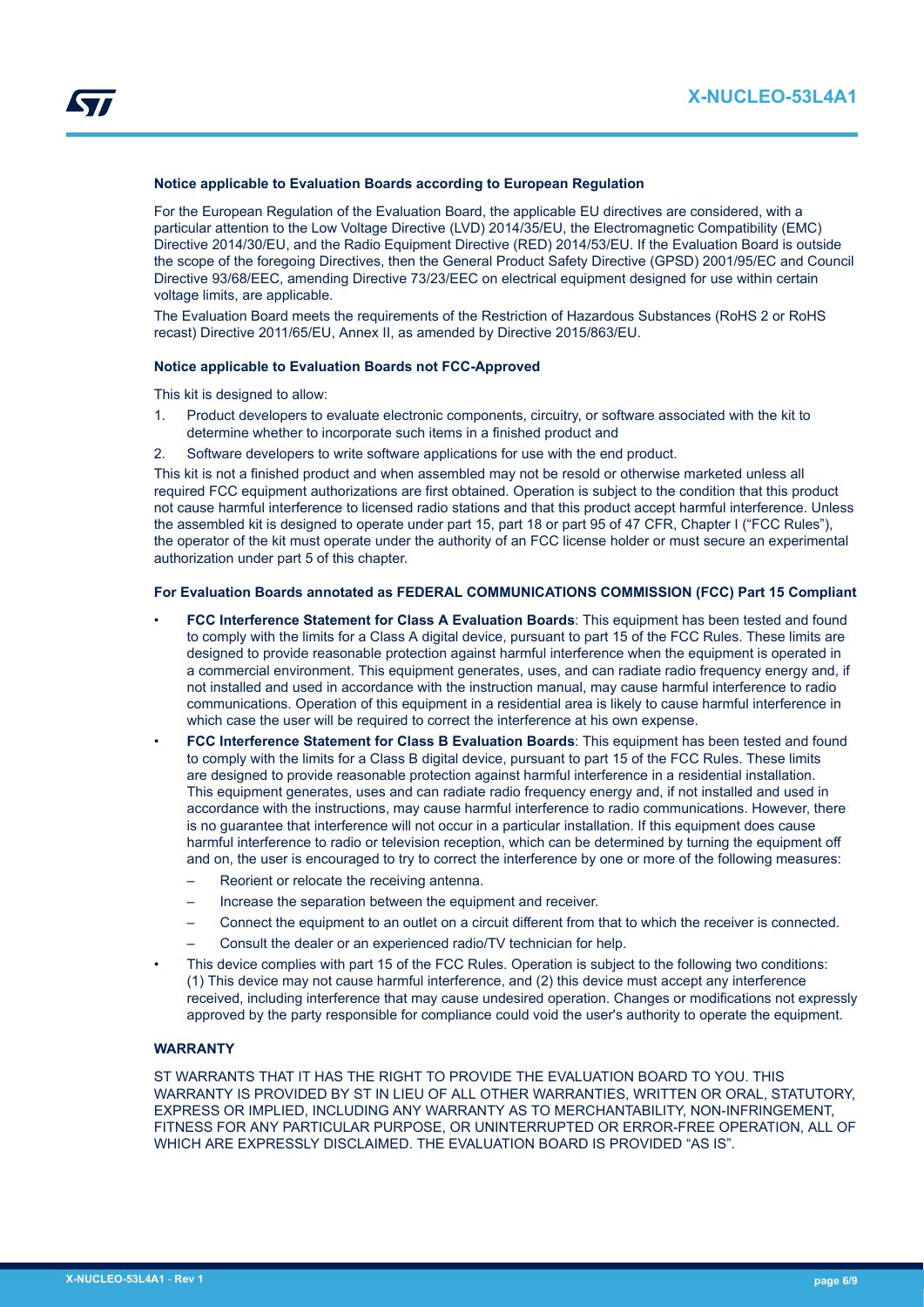YOU WARRANT TO ST THAT YOU WILL ENSURE THE EVALUATION BOARD IS USED ONLY BY ELECTRONICS EXPERTS WHO UNDERSTAND THE DANGERS OF HANDLING AND USING SUCH ITEMS, YOU ASSUME ALL RESPONSIBILITY AND LIABILITY FOR ANY IMPROPER OR UNSAFE HANDLING OR USE OF THE EVALUATION BOARD BY YOU, YOUR EMPLOYEES, AFFILIATES, CONTRACTORS, AND DESIGNEES.

# **LIMITATION OF LIABILITIES**

IN NO EVENT SHALL ST BE LIABLE TO YOU, WHETHER IN CONTRACT, TORT (INCLUDING NEGLIGENCE), STRICT LIABILITY, OR ANY OTHER LEGAL THEORY, FOR ANY INDIRECT, SPECIAL, CONSEQUENTIAL, INCIDENTAL, PUNITIVE, OR EXEMPLARY DAMAGES WITH RESPECT TO ANY MATTERS RELATING TO THIS AGREEMENT, REGARDLESS OF WHETHER ST HAS BEEN ADVISED OF THE POSSIBILITY OF THE SAME. IN NO EVENT SHALL ST'S LIABILITY ARISING OUT OF THIS AGREEMENT IN THE AGGREGATE EXCEED THE AMOUNT PAID BY YOU UNDER THIS AGREEMENT FOR THE PURCHASE OF THE EVALUATION BOARD, OR TEN UNITED STATES DOLLARS (\$10.00) IF NO PURCHASE PRICE WAS PAID.

# **INDEMNIFICATION**

You shall, at Your expense, defend ST and its Affiliates against a claim or action brought by a third party for infringement or misappropriation of any patent, copyright, trade secret or other intellectual property right of a third party to the extent resulting from (1) Your combination of the Evaluation Board with any other component, system, software, or firmware, (2) Your modification of the Evaluation Board, or (3) Your use of the Evaluation Board in a manner not permitted under this Agreement.

You shall indemnify ST and its Affiliates against and pay any resulting costs and damages finally awarded against ST or its Affiliates or agreed to in any settlement, provided that You have sole control of the defense and settlement of the claim or action, and ST cooperates in the defense and furnishes all related evidence under its control at Your expense. ST will be entitled to participate in the defense of such claim or action and to employ counsel at its own expense.

"Affiliates" means any corporation or other entity directly or indirectly controlled by, controlling or under common control with the entity in question, for so long as such ownership exists. "Control" means the direct or indirect beneficial ownership of more than fifty (50%) percent of the stock or other equity interests entitled to vote for the election of directors or an equivalent governing body. Any such corporation or other legal entity shall be deemed to be an Affiliate of such Party only as long as such Control exists.

# **TERMINATION**

ST may terminate this Agreement without notice if You breach this Agreement. Upon termination, You shall immediately destroy or return all copies of the software, firmware, and documentation of the Evaluation Board to ST and certify in writing to ST that You have done so.

#### **APPLICABLE LAW AND JURISDICTION**

This Agreement shall be governed, construed and enforced in accordance with the laws of Switzerland, without regard to its conflict of laws rules. The UN Convention on Contracts for the International Sale of Goods shall not apply to this Agreement. In case of dispute and in the absence of an amicable settlement, the only competent jurisdiction shall be the Courts of Geneva, Switzerland. Any breach of this Agreement by You may result in irreparable damage to ST for which ST will not have an adequate remedy at law. Accordingly, in addition to any other remedies and damages available, You acknowledge and agree that ST may immediately seek enforcement of this Agreement in any jurisdiction by means of specific performance or injunction, without any requirement to post a bond or other security.

# **SEVERABILITY**

If any provision of this agreement is or becomes, at any time or for any reason, unenforceable or invalid, no other provision of this agreement shall be affected thereby, and the remaining provisions of this agreement shall continue with the same force and effect as if such unenforceable or invalid provisions had not been inserted in this Agreement. In addition, any unenforceable or invalid provision shall be deemed replaced by a provision that is valid and enforceable and that comes closest to expressing the intention of the unenforceable or invalid provision.

#### **WAIVER**

The waiver by either party of any breach of any provision of this Agreement shall not operate or be construed as a waiver of any other or a subsequent breach of the same or a different provision.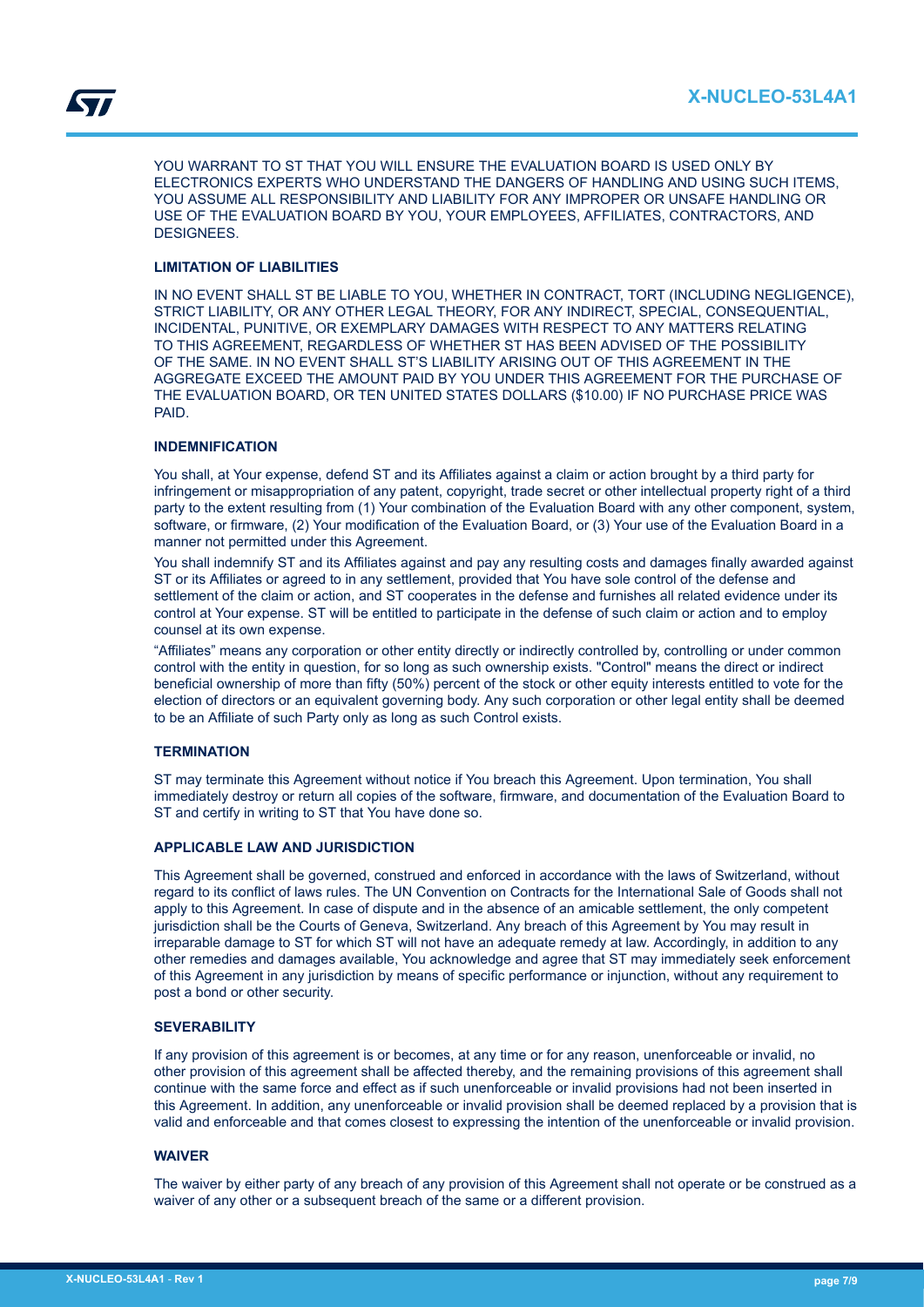

# **RELATIONSHIP OF THE PARTIES**

Nothing in this Agreement shall create, or be deemed to create, any joint venture, partnership, principal-agent, employer-employee or other relationship between the Parties, except that of independent contractors. Neither Party has the authority or power to bind, to contract in the name of, or to create a liability for the other in any way or for any purpose.

#### **SURVIVAL**

Any provision of this Agreement which imposes an obligation after termination of this Agreement shall survive the termination of this Agreement.

# **SECTION HEADINGS**

Section headings are inserted for convenience only and shall not be used to interpret this Agreement.

# **WASTE AND RECYCLING**

**The Evaluation Board is not to be disposed of as urban waste. At the end of its life cycle, differentiated waste collection must be followed.** Consult the local authorities for more information on the proper disposal channels. It is mandatory to separately collect the Evaluation Board and make sure it is delivered it to the appropriate waste management and recycling centers.

As of 15 August 2018, in all the countries belonging to the European Union, the Evaluation Board is subject to the WEEE Directive 2012/19/EU requirement; therefore, it is forbidden to dispose of the Evaluation Board as undifferentiated waste or with other domestic wastes. Consult the local authorities for more information on the proper recycling centers.

Disposing of the Evaluation Board incorrectly may cause damage to the environment and may be subject to fines based on specific countries' rules.